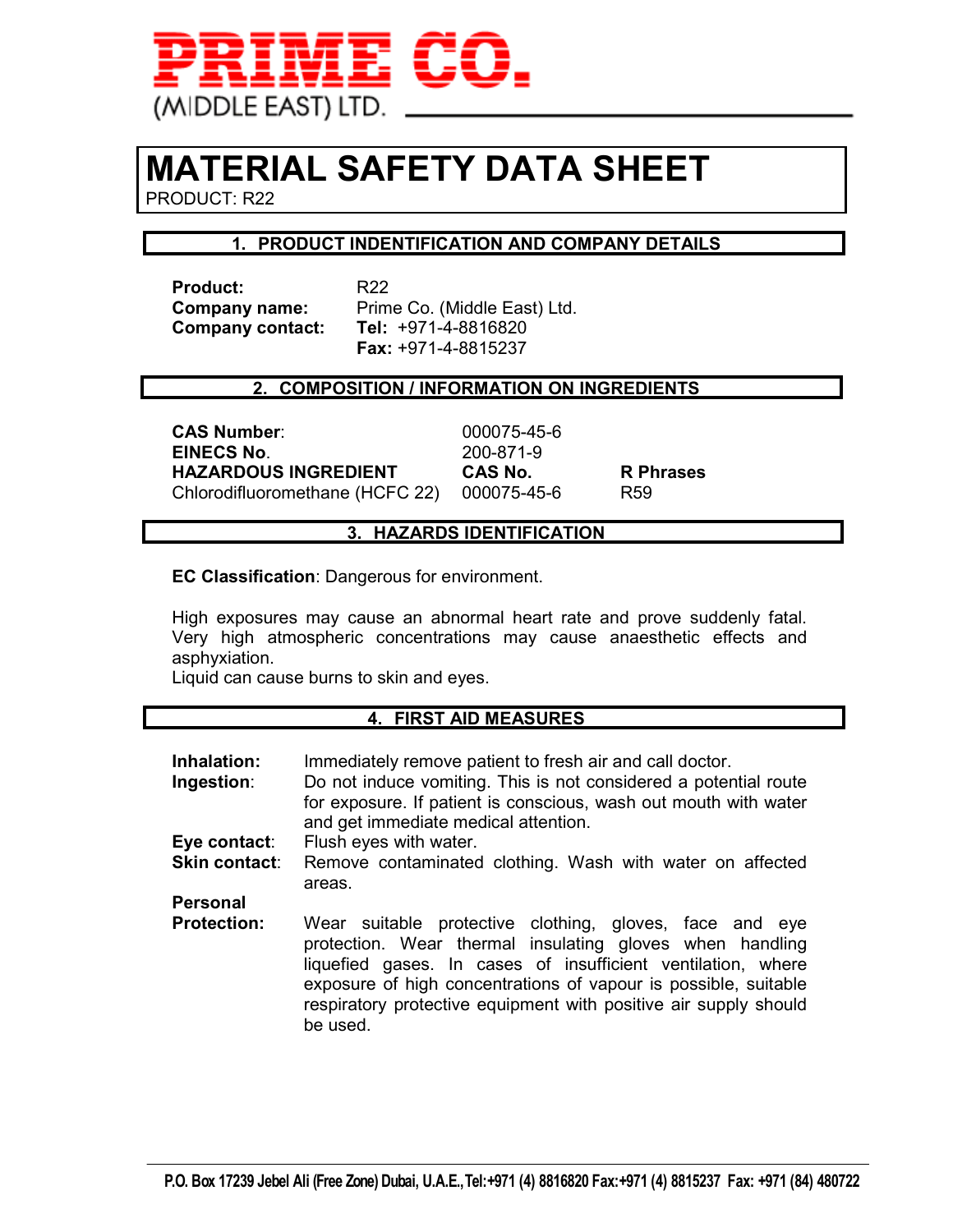

#### **5. PHYSICAL & CHEMICAL PROPERTIES**

| Physical state:<br>Gas at normal temperature and pressure<br>Melting point:<br>$-160.0 °C$<br><b>Boiling point:</b><br>$-40.8 °C$<br>Vapour pressure:<br>6805 mm Hg at 20°C<br><b>Solubility in water:</b><br>Slightly soluble<br><b>Solubility in other:</b><br>Soluble in hydrocarbon solvents and alcohols<br>Specific gravity:<br>1.21<br>Vapour density:<br>3.03 | Appearance:<br><b>Odour</b> : | Liquefied, colorless gas<br>Ether like (slight) |
|-----------------------------------------------------------------------------------------------------------------------------------------------------------------------------------------------------------------------------------------------------------------------------------------------------------------------------------------------------------------------|-------------------------------|-------------------------------------------------|
|                                                                                                                                                                                                                                                                                                                                                                       |                               |                                                 |
|                                                                                                                                                                                                                                                                                                                                                                       |                               |                                                 |
|                                                                                                                                                                                                                                                                                                                                                                       |                               |                                                 |
|                                                                                                                                                                                                                                                                                                                                                                       |                               |                                                 |
|                                                                                                                                                                                                                                                                                                                                                                       |                               |                                                 |
|                                                                                                                                                                                                                                                                                                                                                                       |                               |                                                 |
|                                                                                                                                                                                                                                                                                                                                                                       |                               |                                                 |
|                                                                                                                                                                                                                                                                                                                                                                       |                               |                                                 |

# **6. FIRE FIGHTING MEASURES**

**Flammable Properties**: HCFC 22 is Nonflammable under ambient temperature and pressure conditions.

**Suitable extinguishing media**: Use media appropriate for surrounding fire. Water spray should be used to cool containers.

**Specific methods**: Heat of fire can build pressure in cylinder, hence move away from container. Immediately cool cylinder using water.

**Special protective equipment for firefighting**: Use self contained breathing apparatus.

## **7. STABILITY AND REACTIVITY**

**Hazardous reactions:** Certain mixtures of HCFC's and chlorine may be flammable or reactive under certain conditions.

**In compatible materials:** Finely divided metals, alkaline earth metals – sodium, potassium, barium.

#### **8. TOXICOLOGICAL INFORMATION**

**Inhalation**: High exposures may cause abnormal heart rate and prove suddenly fatal. Very high atmospheric concentrations may cause anaesthetic effects and asphyxiation.

**Skin contact:** Liquid can cause burns to skin.

**Eye contact**: Liquid can cause burns to eyes.

**Ingestion**: Highly unlikely but should this occur freeze burns will result.

**Long term exposure**: Long term inhalation and exposure of HCFC 22 (50,000 ppm) in animals produces small excess of salivary gland tumors. The low incidence of effects in rats, the high exposure levels associated with its occurrence and the absence of effects in rabbits, leads to the conclusion that these results are not significant when considering the health of humans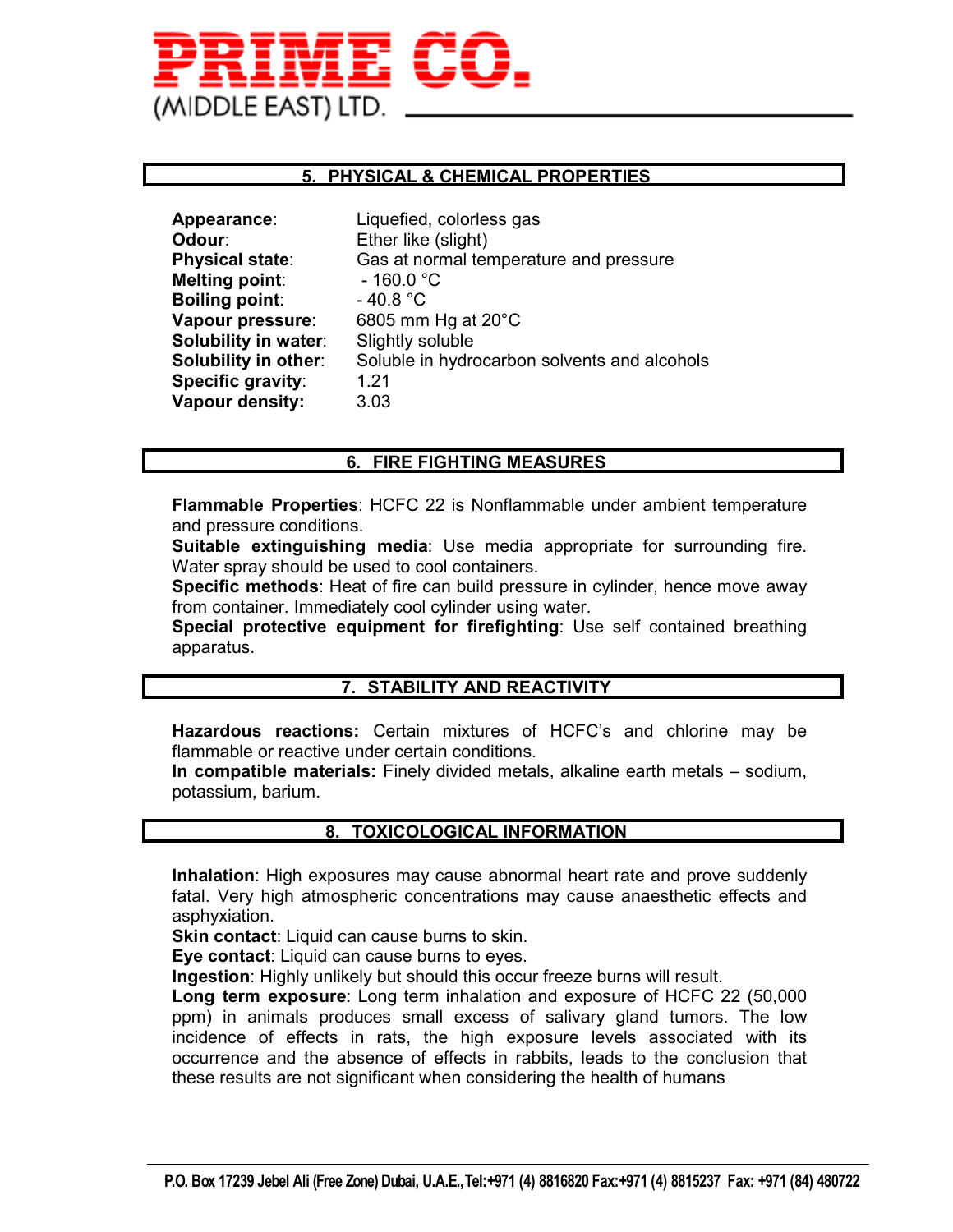

occupationally exposed the levels of HCFC 22 at or below the occupational exposure limit.

#### **9. ECOLOGICAL INFORMATION**

**Effect on effluent treatment**: Discharges of the product will enter the atmosphere and will not result in long term aqueous contamination. **Persistence and degradation**: Has Global Warming Potential (GWP) of 1500 (relative to a value of 1 for carbon dioxide at 100 years).

#### **10. DISPOSAL PROCEDURES**

Best to recover and recycle. If it is not possible, destruction is to be in an approved facility, which is equipped to absorb and neutralize acid gases and other toxic processing products. Do not attempt to dispose of residual or unused quantities.

#### **11. ACCIDENTAL RELEASE MEASURES**

**Personal precautions**: Shut off valve and isolate source of leak if without risk. Move cylinder to well ventilated area. Evacuate area and ensure adequate ventilation. Prevent liquid from entering drainage. Contain spillages with sand, earth or suitable adsorbent material.

**Environmental precautions**: Keep personnel away. Try to stop release.

#### **12. HANDLING AND STORAGE**

**Precautions to be taken in handling**: Protect cylinders from damage. Do not drag, slide, roll or drop cylinders. Slowly open valve. Close cylinder valve after each use and keep closed even when cylinder is empty. Never apply heat or flame to any part of cylinder. Avoid inhalation of high concentration of vapours. Avoid contact between liquid and skin and eyes.

**Precautions to be taken in storage**: Store and use with adequate ventilation. Keep in a cool place away from fire risk, direct sunlight and all sources of heat. Avoid storing near intake of air conditioning units, boiler units and open drains. Store cylinders below 45 °C.

**Process hazards**: Liquid transfers between refrigerant containers can result in static generation. Ensure adequate earthing.

#### **13. TRANSPORT INFORMATION**

UN Number: 1018 AIR ICAO/IATA - primary 2.2 SEA IMDG – primary 2.2 Shipping name Chlorodifluoromethane.